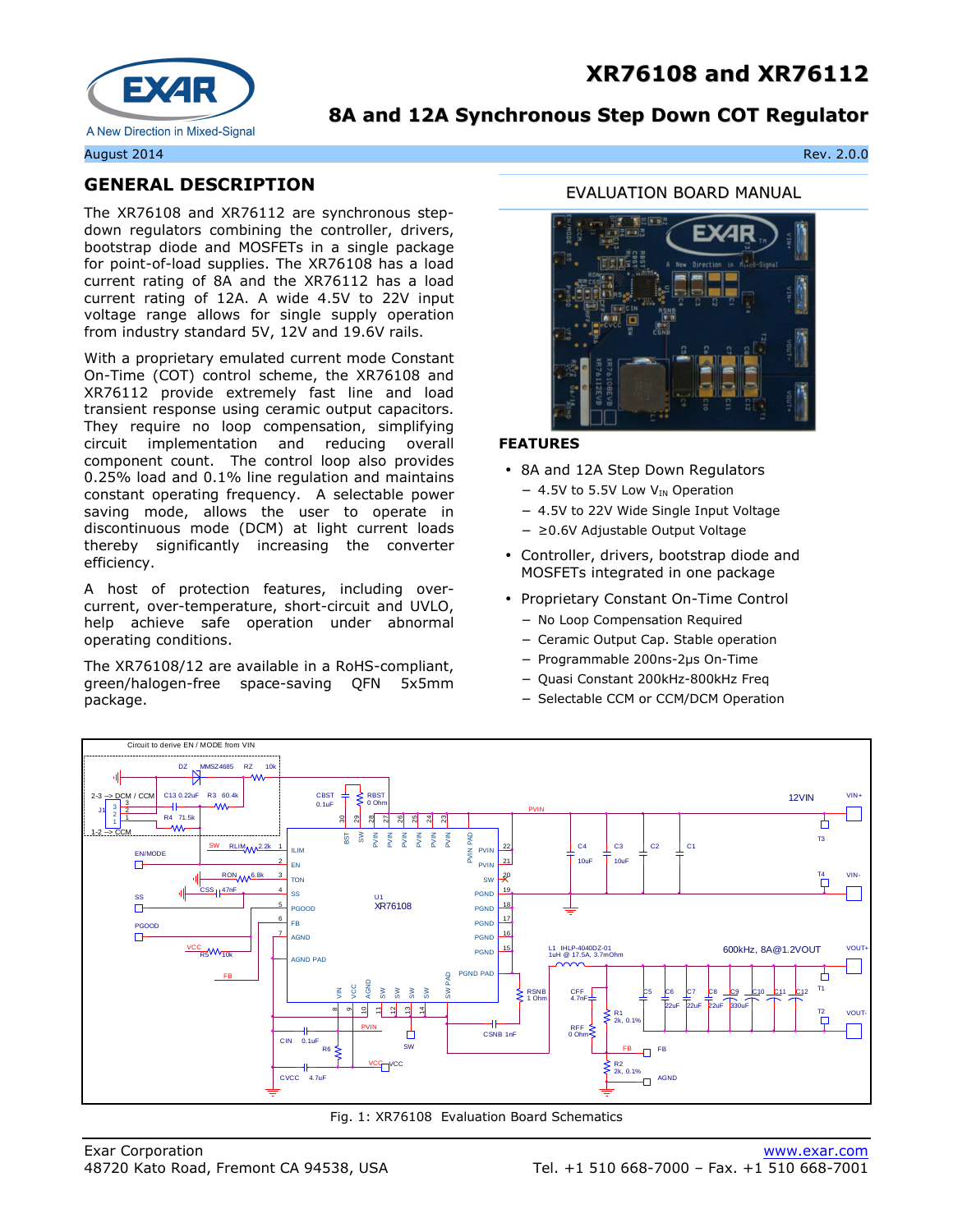

## **PIN ASSIGNMENT**



Fig. 2: XR76108 and XR76112 Pin Assignment

### **PIN DESCRIPTION**

| <b>Name</b>  | <b>Pin Number</b>         | <b>Description</b>                                                                                                                                                                                               |
|--------------|---------------------------|------------------------------------------------------------------------------------------------------------------------------------------------------------------------------------------------------------------|
| ILIM         | 1                         | Over-current protection programming. Connect with a resistor to SW.                                                                                                                                              |
| EN/MODE      | 2                         | Precision enable pin. Pulling this pin above 1.9V will turn the regulator on and it will<br>operate in CCM. If the voltage is raised above 3.0V then the regulator will operate in<br>DCM/CCM depending on load. |
| <b>TON</b>   | 3                         | Constant on-time programming pin. Connect with a resistor to AGND.                                                                                                                                               |
| SS           | 4                         | Soft-Start pin. Connect an external capacitor between SS and AGND to program the<br>soft-start rate based on the 10uA internal source current.                                                                   |
| <b>PGOOD</b> | 5                         | Power-good output. This open-drain output is pulled low when $V_{\text{OUT}}$ is outside the<br>regulation.                                                                                                      |
| <b>FB</b>    | 6                         | Feedback input to feedback comparator. Connect with a set of resistors to VOUT and<br>AGND in order to program Vout.                                                                                             |
| AGND         | 7, 10,<br><b>AGND Pad</b> | Signal ground for control circuitry. Connect AGND Pad with a short trace to pins 7 and<br>10.                                                                                                                    |
| <b>VIN</b>   | 8                         | Supply input for the regulator's LDO. Normally it is connected to PVIN.                                                                                                                                          |
| <b>VCC</b>   | 9                         | The output of regulator's LDO. For operation using a 5V rail, VCC should be shorted to<br>VIN.                                                                                                                   |
| SW           | 11-14, 20, 29,<br>SW Pad  | Switch node. Drain of the low-side N-channel MOSFET. Source of the high-side MOSFET<br>is wire-bonded to the SW Pad. Pins 20 and 29 are internally connected to SW pad.                                          |
| <b>PGND</b>  | $15-19,$<br>PGND Pad      | Ground of the power stage. Should be connected to the system's power ground plane.<br>Source of the low-side MOSFET is wire-bonded to PGND Pad.                                                                  |
| <b>PVIN</b>  | $21 - 28$<br>PVIN Pad     | Input voltage for power stage. Drain of the high-side N-channel MOSFET.                                                                                                                                          |
| <b>BST</b>   | 30                        | High-side driver supply pin. Connect the bootstrap capacitor between BST and pin 29.                                                                                                                             |

## **ORDERING INFORMATION**

Refer to XR76108 and XR76112's datasheet and/or www.exar.com for exact and up to date ordering information.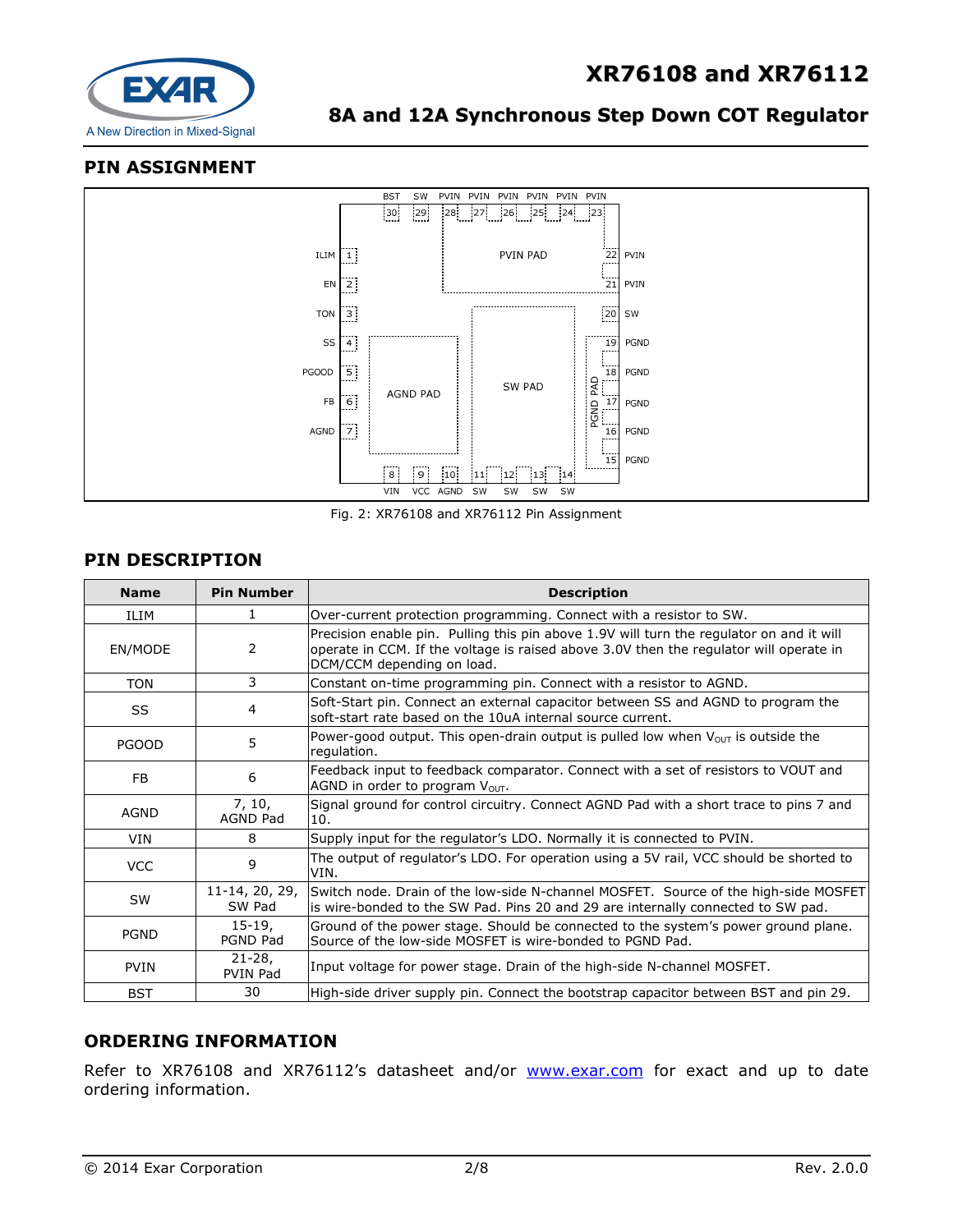



## **USING THE EVALUATION BOARD**

#### **POWERING UP**

Connect the VIN+/VIN- with short/thick leads to power supply. Use test pins T3 and T4 to monitor VIN+ and VIN- respectively. Connect VOUT+/VOUT- with short/thick leads to an electronic load. Use test pins T1 and T2 to monitor VOUT+ and VOUT- respectively. Apply 12V using the power supply. The XR761XXEVB should power up and regulate the output at 1.2V. Input voltage range is from 5V to 22V. Maximum rated current for XR76108 and XR76112 is 8A and 12A respectively.

#### **JUMPER J1**

If the jumper is set to CCM position the regulator will operate in "forced CCM".

If the Jumper is set to DCM position the regulator will operate in DCM at light load. Transition from DCM to CCM is at approximately 1.5A.

### **USING EXTERNAL "EN/MODE" SIGNAL**

Remove the jumper from the 3-pin connector and resistor R3. Use an auxiliary supply to apply voltage to "EN/MODE" pin. For  $2V \le V_{FN} \le 2.8V$  the regulator will operate in FORCED CCM. For  $3.1V \leq V_{FN} \leq 5.5V$  the regulator will operate in DCM/CCM depending on load current. Note that for DCM/CCM operation the signal has to be sequenced with respect to  $V_{\text{OUT}}$  as explained in the datasheet.

## **OPERATION FROM A 5V RAIL (** $V_{IN} = 4.5V$ **-5.5V)**

For operation from a 5V rail it is recommended to tie output of the LDO to  $V_{IN}$  by populating R6 with a 0Ω resistor. This enhances the operation of the drivers at  $V_{IN}$ <5V. Please remember to remove R6 for operation at higher V<sub>IN</sub>.

#### **PROGRAMMING THE OUTPUT VOLTAGE**

 $V_{\text{OUT}}$  can be programmed by changing R1 according to:

$$
R1 = R2 \times \left(\frac{V_{OUT}}{0.6} - 1\right)
$$

Note that capacitor C9 has a voltage rating of 2V. Remove C9 when programming  $V_{\text{OUT}} > 1.8V$ .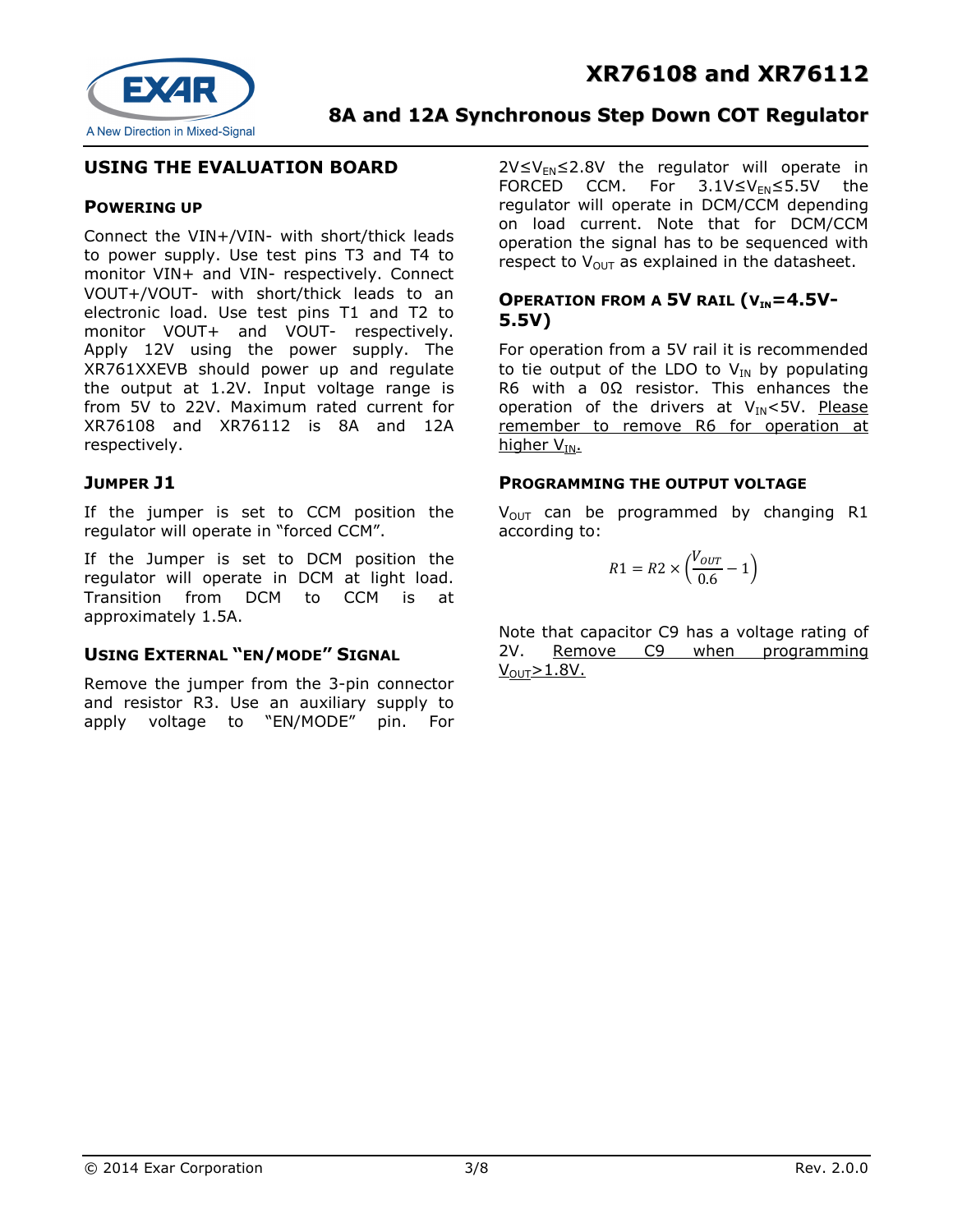

# **EVALUATION BOARD SCHEMATICS**



XR76108 EVB schematic



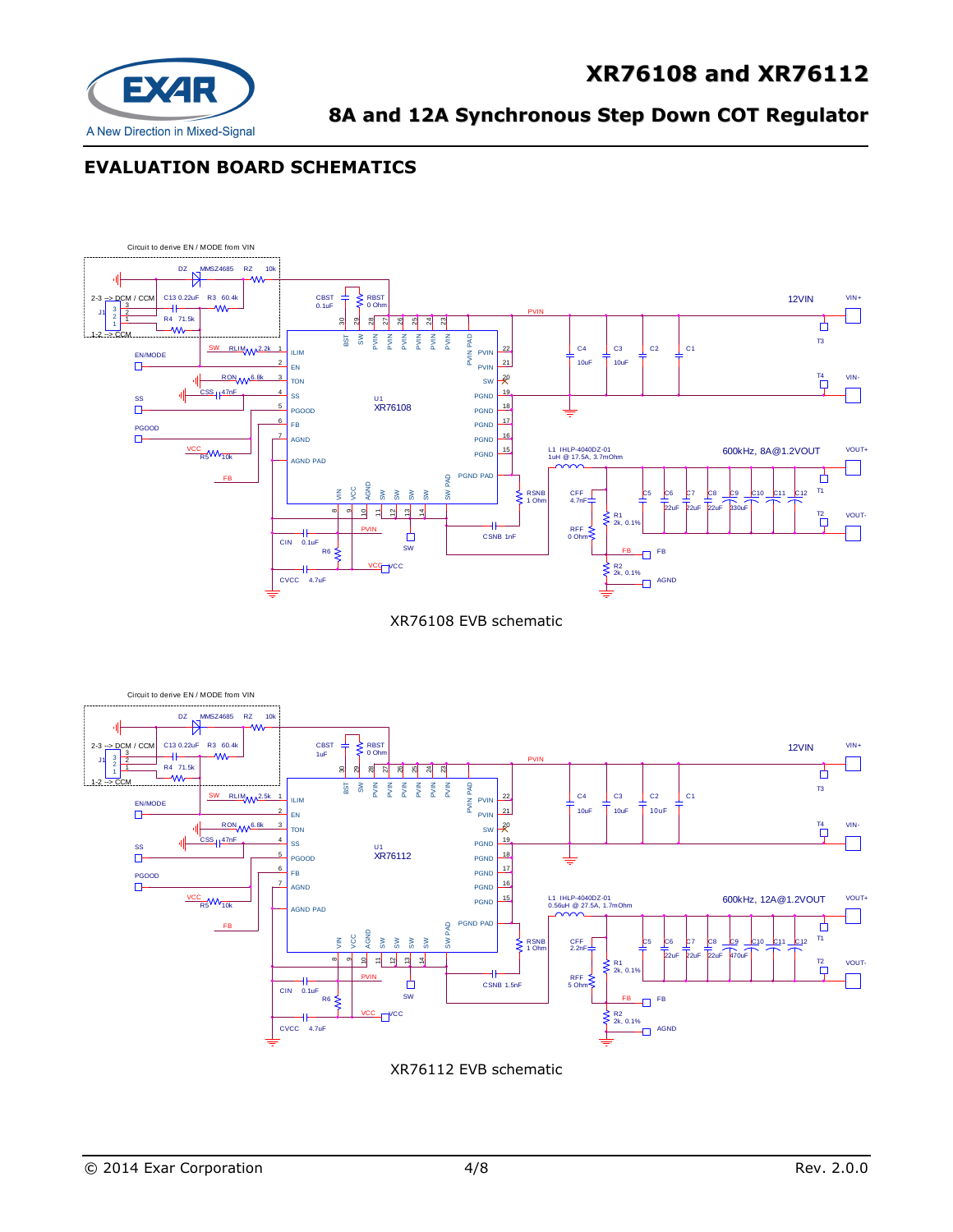

# **XR76108 BILL OF MATERIAL**

| Reference                       | Qty.           | Manufacturer     | Manufacturer       | <b>Size</b>  | Component                         |
|---------------------------------|----------------|------------------|--------------------|--------------|-----------------------------------|
| Designator                      |                |                  | Part Number        |              |                                   |
| PCB                             | $\mathbf{1}$   | Exar             | XR76108EVB         |              | XR76108 Evaluation kit            |
| U1                              | 1              | Exar             | XR76108            | QFN 5x5mm    | Constant On-Time Power Blox       |
| L1                              | 1              | <b>VISHAY</b>    | IHLP4040DZER1R0M01 | 10.3x10.9mm  | Power Inductor, 1uH, 17.5A        |
| DZ.                             | 1              | On Semi          | MMSZ4685T1G        | SOD-123      | 3.6Volt Zener                     |
| C <sub>9</sub>                  | 1              | Murata           | ECASD60D337M007K00 | 7343         | Cap. Alum. Polymer 330uF, 2V, 20% |
| C3, C4                          | $\overline{2}$ | Murata           | GRM32ER7YA106KA12L | 1210         | Cap. Cer. 10uF, 35V, 10%, X7R     |
| C6, C7, C8                      | 3              | Murata           | GRM32ER71C226KE18L | 1210         | Cap. Cer. 22uF, 16V, 10%, X7R     |
| <b>CVCC</b>                     | $\mathbf{1}$   | Murata           | GRM21BR71C475KA73L | 0805         | Cap. Cer. 4.7, 16V, 10%, X7R      |
| CSS                             | 1              | Murata           | GRM188R71C473KA01D | 0603         | Cap. Cer. 47nF, 50V, 10%, X7R     |
| C13                             | 1              | Murata           | GRM188R71E224KA88D | 0603         | Cap. Cer. 0.22uF, 25V, 10%, X7R   |
| CBST, CIN                       | $\overline{2}$ | Murata           | GRM188R71H104KA93D | 0603         | Cap. Cer. 0.1 uF, 50V, 10%, X7R   |
| Csnb                            | $\mathbf{1}$   | Murata           | GRM188R71H102KA01D | 0603         | Cap Cer. 1nF, 50v, 10%, X7R       |
| <b>CFF</b>                      | $\mathbf{1}$   | Murata           | GRM188R71H472KA01D | 0603         | Cap. Cer. 4700pF, 50V, 10%, X7R   |
| R <sub>1</sub> , R <sub>2</sub> | 2              | PANASONIC        | ERA-3AEB202V       | 0603         | Resistor 2K Ohm, 0.1%, SMD        |
| RZ, R5                          | $\overline{2}$ | PANASONIC        | ERJ-3EKF1002       | 0603         | Resistor 10K Ohm, 1%, SMD         |
| <b>RLIM</b>                     | 1              | PANASONIC        | ERJ-3EKF2201V      | 0603         | Resistor 2.2K Ohm, 1%, SMD        |
| <b>RON</b>                      | 1              | PANASONIC        | ERJ-3EKF6801V      | 0603         | Resistor 6.8K Ohm, 1%, SMD        |
| Rsnb                            | $\mathbf{1}$   | PANASONIC        | ERJ-3RQF1R0V       | 0603         | Resistor $1\Omega$ , 1%, SMD      |
| R <sub>3</sub>                  | $\mathbf{1}$   | PANASONIC        | ERJ-3EKF6042V      | 0603         | Resistor 60.4K Ohm, 1%, SMD       |
| R <sub>4</sub>                  | $\mathbf{1}$   | PANASONIC        | ERJ-3EKF7152V      | 0603         | Resistor 71.5K Ohm, 1%, SMD       |
| RBST, RFF                       | $\overline{2}$ | PANASONIC        | ERJ-3GEY0R00V      | 0603         | Resistor $0\Omega$ , 5%, SMD      |
| J1                              | $\mathbf{1}$   | Wurth Elektronik | 61300311121        | $0.1x0.1$ in | Conn.Header 1x3                   |
| VIN+, VIN-, VOUT+, VOUT-        | $\overline{4}$ | Wurth Elektronik | 7471287            | 0.32X0.10in  | <b>Mounting Tabs</b>              |
| T1, T2, T3, T4, EN/MODE,        |                |                  |                    |              |                                   |
| SS, PWRGD, VCC, AGND            | 9              | Wurth Elektronik | 61300111121        | $0.1x0.1$ in | SINGLE Test Point Post            |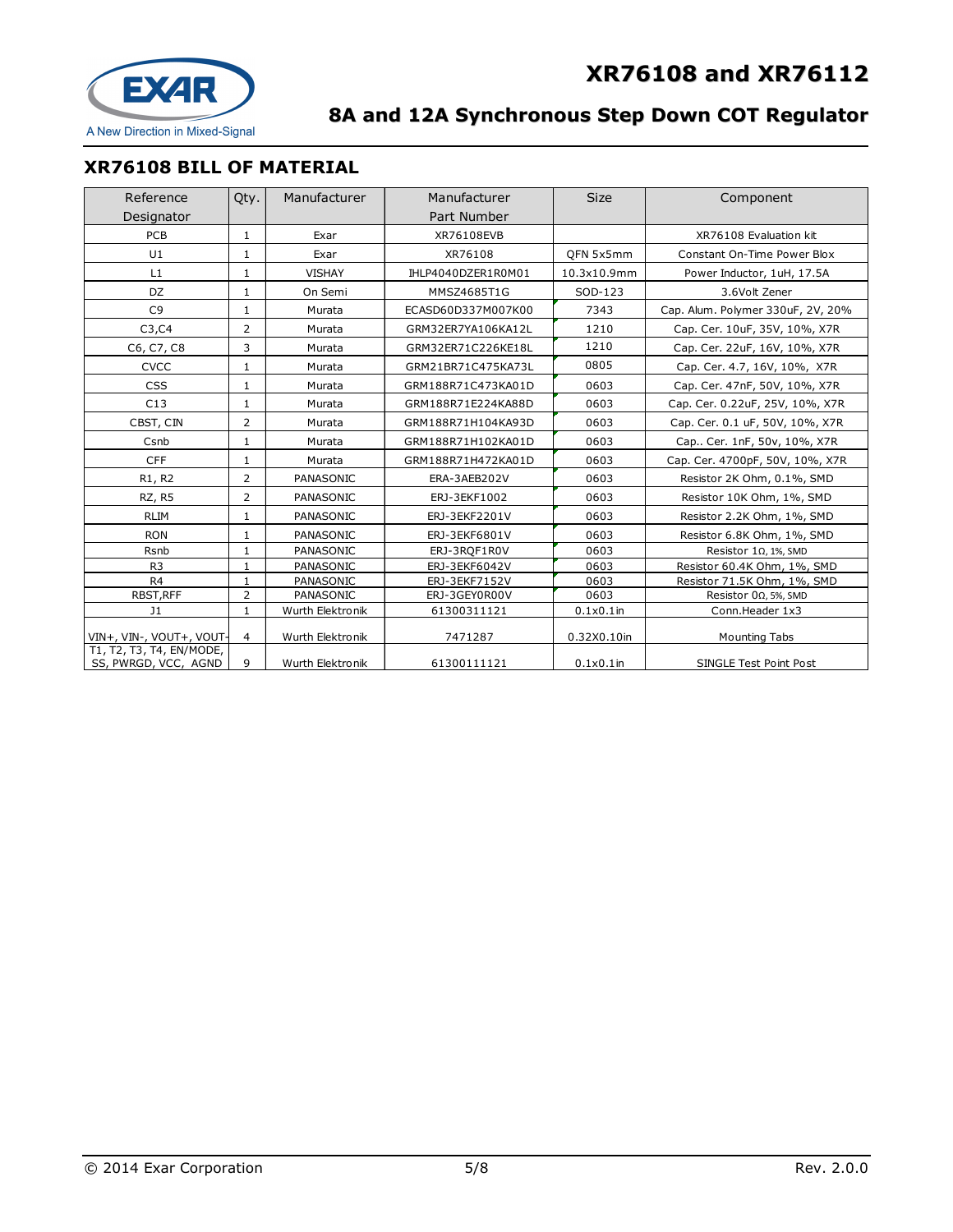

# **XR76112 BILL OF MATERIAL**

| Reference<br>Designator                          | Qty.           | Manufacturer     | Manufacturer<br>Part Number | <b>Size</b>  | Component                         |
|--------------------------------------------------|----------------|------------------|-----------------------------|--------------|-----------------------------------|
| <b>PCB</b>                                       | $\mathbf 1$    | Exar             | XR76112EVB                  |              | XR76112 Evaluation kit            |
| U1                                               | 1              | Exar             | XR76112EL-F                 | OFN 5x5mm    | Constant On-Time Power Blox       |
| L1                                               | 1              | <b>VISHAY</b>    | IHLP4040DZERR56M01          | 10.3x10.9mm  | Power Inductor, 0.56uH, 27A       |
| DZ                                               | 1              | On Semi          | MMSZ4685T1G                 | SOD-123      | 3.6Volt Zener                     |
| C <sub>9</sub>                                   | 1              | Murata           | ECASD60D477M006K00          | 7343         | Cap. Alum. Polymer 470uF, 2V, 20% |
| C2, C3, C4,                                      | 3              | Murata           | GRM32ER7YA106KA12L          | 1210         | Cap. Cer. 10uF, 35V, 10%, X7R     |
| C6, C7, C8                                       | 3              | Murata           | GRM32ER71C226KE18L          | 1210         | Cap. Cer. 22uF, 16V, 10%, X7R     |
| <b>CVCC</b>                                      | 1              | Murata           | GRM21BR71C475KA73L          | 0805         | Cap. Cer. 4.7, 16V, 10%, X7R      |
| CSS                                              | $\mathbf{1}$   | Murata           | GRM188R71C473KA01D          | 0603         | Cap. Cer. 47nF, 50V, 10%, X7R     |
| <b>CBST</b>                                      | 1              | Murata           | GRM188R71C105KA12D          | 0603         | Cap. Cer. 1uF, 16V, 10%, X7R      |
| <b>CIN</b>                                       | $\mathbf 1$    | Murata           | GRM188R71H104KA93D          | 0603         | Cap. Cer. 0.1 uF, 50V, 10%, X7R   |
| C13                                              | $\mathbf{1}$   | Murata           | GRM188R71E224KA88D          | 0603         | Cap. Cer 0.22uF, 25V, 10%, X7R    |
| Csnb                                             | $\mathbf{1}$   | Murata           | GRM188R71H152KA01D          | 0603         | Cap Cer. 1.5nF, 50v, 10%, X7R     |
| <b>CFF</b>                                       | 1              | Murata           | GRM188R71H222KA01D          | 0603         | Cap. Cer. 2200pF, 50V, 10%, X7R   |
| R1, R2                                           | $\overline{2}$ | Panasonic        | ERA-3AEB202V                | 0603         | Resistor 2K Ohm, 0.1%, SMD        |
| RZ, R5                                           | $\overline{2}$ | Panasonic        | ERJ-3EKF1002V               | 0603         | Resistor 10K Ohm, 1%, SMD         |
| <b>RLIM</b>                                      | $\mathbf{1}$   | Panasonic        | ERJ-3EKF2491V               | 0603         | Resistor 2.49K Ohm, 1%, SMD       |
| <b>RON</b>                                       | $\mathbf{1}$   | Panasonic        | ERJ-3EKF6801V               | 0603         | Resistor 6.8K Ohm, 1%, SMD        |
| Rsnb                                             | $\mathbf{1}$   | Panasonic        | ERJ-3RQF1R0V                | 0603         | Resitor $1\Omega$ , 1%, SMD       |
| R <sub>4</sub>                                   | $\mathbf{1}$   | Panasonic        | ERJ-3EKF7152V               | 0603         | Resistor 71.6K Ohm, 1%, SMD       |
| R <sub>3</sub>                                   | $\mathbf{1}$   | Panasonic        | ERJ-3EKF6042V               | 0603         | Resistor 60.4K Ohm, 1%, SMD       |
| <b>RFF</b>                                       | $\mathbf{1}$   | Panasonic        | ERJ-3GEYJ5R1V               | 0603         | Resistor 5.1 Ohm, 5%, SMD         |
| <b>RBST</b>                                      | $\mathbf{1}$   | Panasonic        | ERJ-3GEY0R00V               | 0603         | Resistor 0Ω, Jumper, SMD          |
| J <sub>1</sub>                                   | $\mathbf{1}$   | Wurth Elektronik | 61300311121                 | $0.1x0.1$ in | Conn.Header 1x3                   |
| VIN+, VIN-, VOUT+, VOUT-                         | 4              | Wurth Elektronik | 7471287                     | 0.32X0.10in  | <b>Mounting Tabs</b>              |
| T1, T2, T3, T4, EN/MODE,<br>SS, PWRGD, VCC, AGND | 9              | Wurth Elektronik | 61300111121                 | $0.1x0.1$ in | SINGLE Test Point Post            |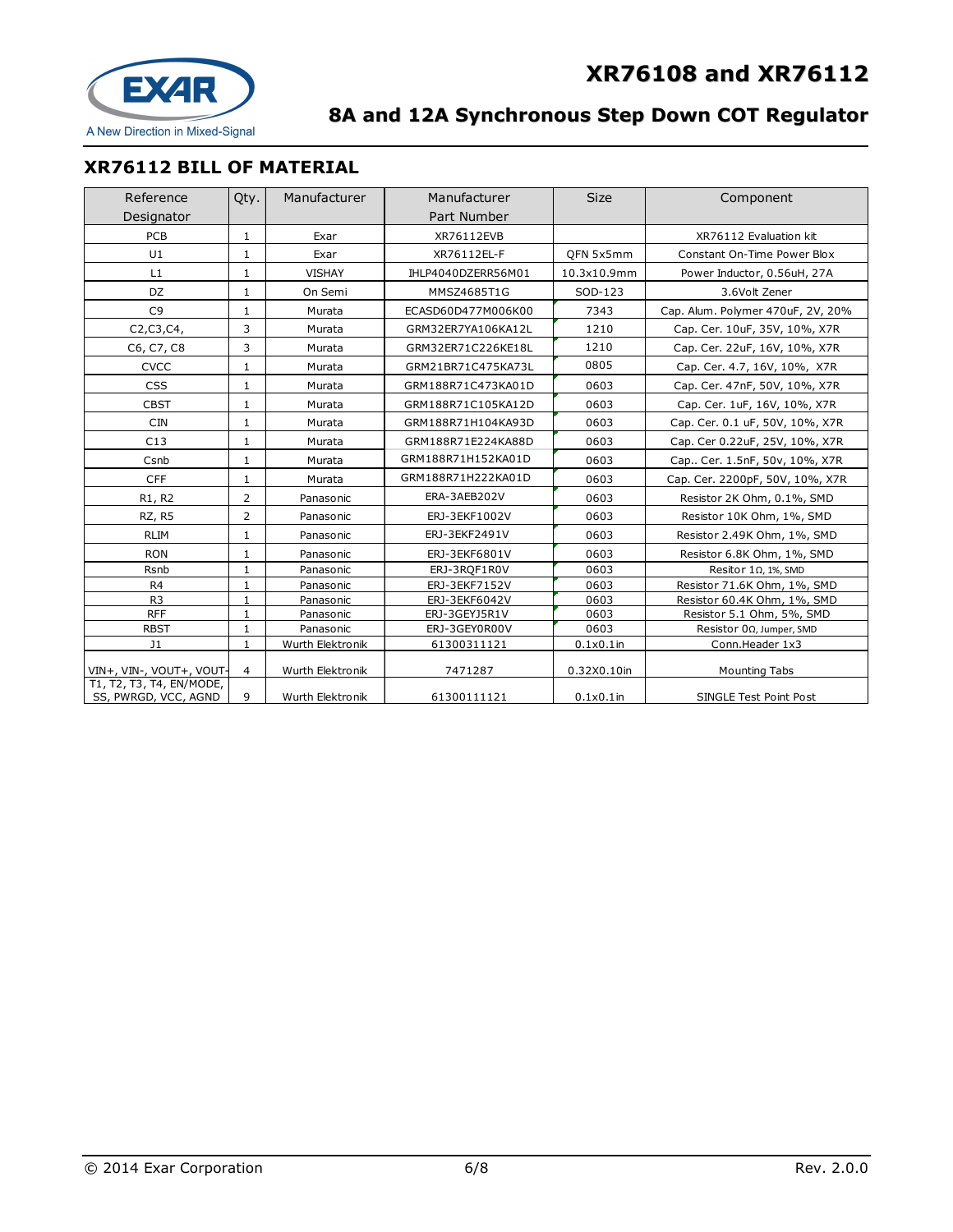# **XR76108 and XR76112**



# **8A and 12A Synchronous Step Down COT Regulator**

# **EVALUATION BOARD LAYOUT**



Fig. 3: Component Placement – Top Side Fig. 3: Component Placement – Top Side